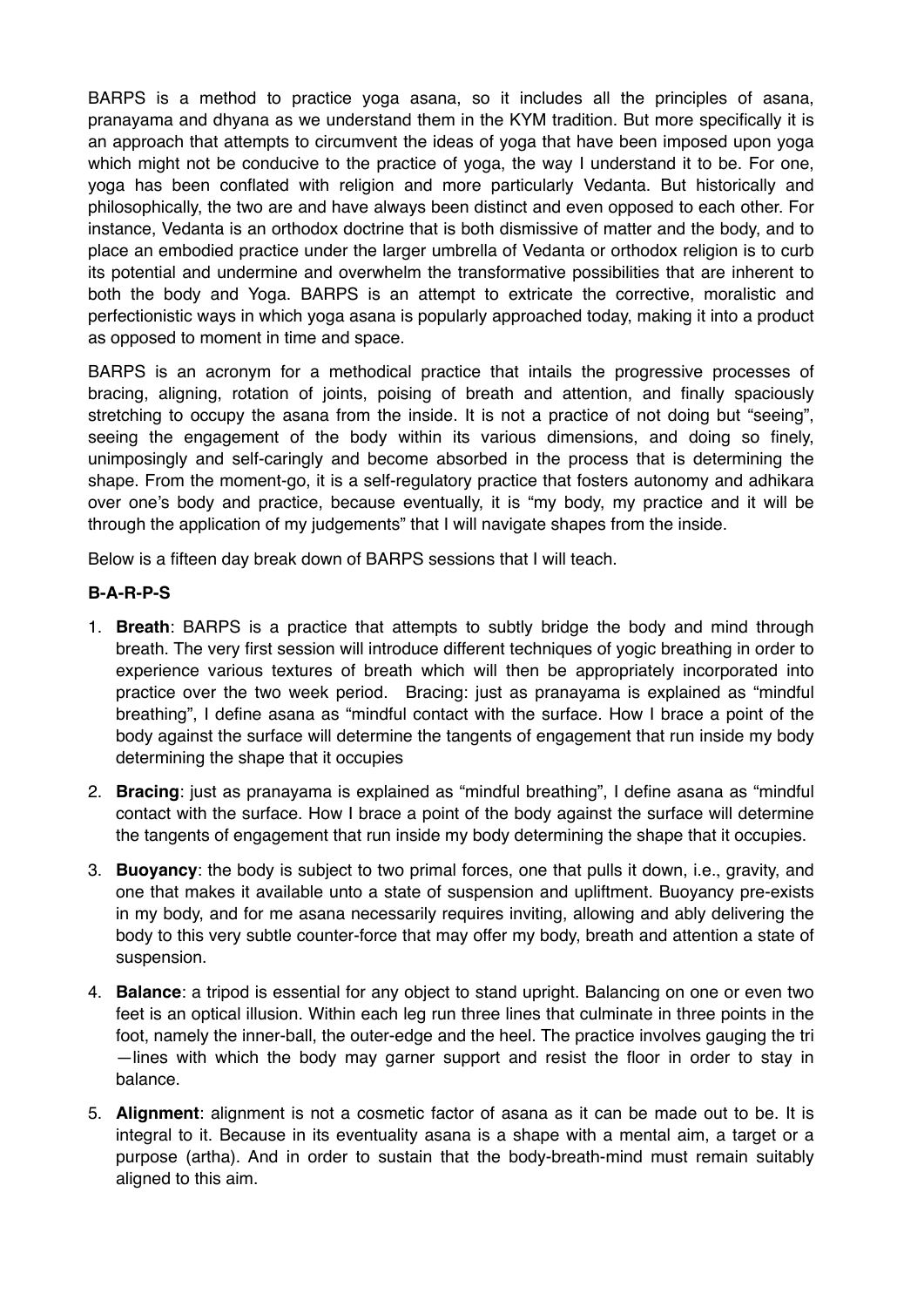- 6. **Availability**: aspiration alone is not enough to arrive at that aim, I must equally allow myself to become available to it, strike that right balance between strife and releave to make the practice both tenacious and tentative in order to listen to the body and become available to the inspiration and autonomous life-force of this aim or goal. It is this what makes the practice or *abhyasa* imbued with *vairagya.*
- 7. **Agency**: "My body, my practice and my judgments" is the mantra of BARPS. In order to remain realistically and unambitiously in the driving seat of my personal practice I must remain wary of the tyranny of perfection as well as the lofty moralistic ideas that are essentially judgmental and dismissive of realities of the body. At every step of the practice, I evoke agency as adhikara or authority is central to transformative embodied practice.
- 8. **Rotation of joints**: each of our joints are round, like knobs, and therefore offer multiple possibilities of rotations. It is self-determining the exact range of rotation in asana that makes the practice self-regulatory. And the exactness of this rotation is a result of how the body is connected to the materiality of the floor on the one hand and the mental goal or dharana on the other.
- 9. **Reciprocity**: I am of the firm opinion that the body is not alone, not only is there a palpable "excess" that is approximate to the body, but there also pre-exists in the body an appetite for this excess. The relationship between the body and its excess is similar to that of a poet and her muse, or between bhava and vibhava in Indian poetics. Like the muse evokes poetry out of the poet, sometimes in spite of the poet, this palpable excess too brings the body unto a meticulous shape, sometimes in spite of itself, i.e., asana is not a matter of plain labour and strife but equally inspiration.
- 10. **Rigor**: yoga is described as tapas, i.e., a committed practice the repetitiousness and consistency of which is heat producing. The persistence, perseverance and resilience that it involves both engages and generates rigor in the body-mind.
- 11. **Preparation**: the real work that goes into asana practice lies in the pre-engagement of the body, orienting the bones, calibrating the joints and the firing of the muscles before the shape is undertaken. In other words, preparation requires visualising and activating the blueprint of the shape before assuming it.
- 12. **Poise**: poise is central to the practice of asana, pranayama and dhyana. In fact, it is the one element that qualifies the practice as yoga. it involves the fine threading of the breath through the pinhole of attention and beyond. A look-before-you-leap moment, it necessarily requires pausing, collecting, and aligning of the attentive-breath before it can submit to the absorptive realm of excess.
- 13. **Permission**: no amount of mastery of technique and attentiveness can make my attention available till I claim the permission to do so. Ironically, agency requires permission, a permission that I claim and grant myself to own my body and practice with adhikara or authority. We need to remember that transformative practices are essentially transgressive acts that both elicit and generate courage and clarity.
- 14. **Sensing**: yoga is an intuitive practice as it involves going beyond the known, it involves the gradual unfolding of the body into a desired shape through the process of sensorially sensing the shape/s from the inside.
- 15. **Stretching**: yoga involves the process of elasticising, intermittently putting the body through modes of stretching and relaxing. The body innately desires the dual processes of both building tension inside the body and then releasing it, i.e., the modes of becoming a rubber-